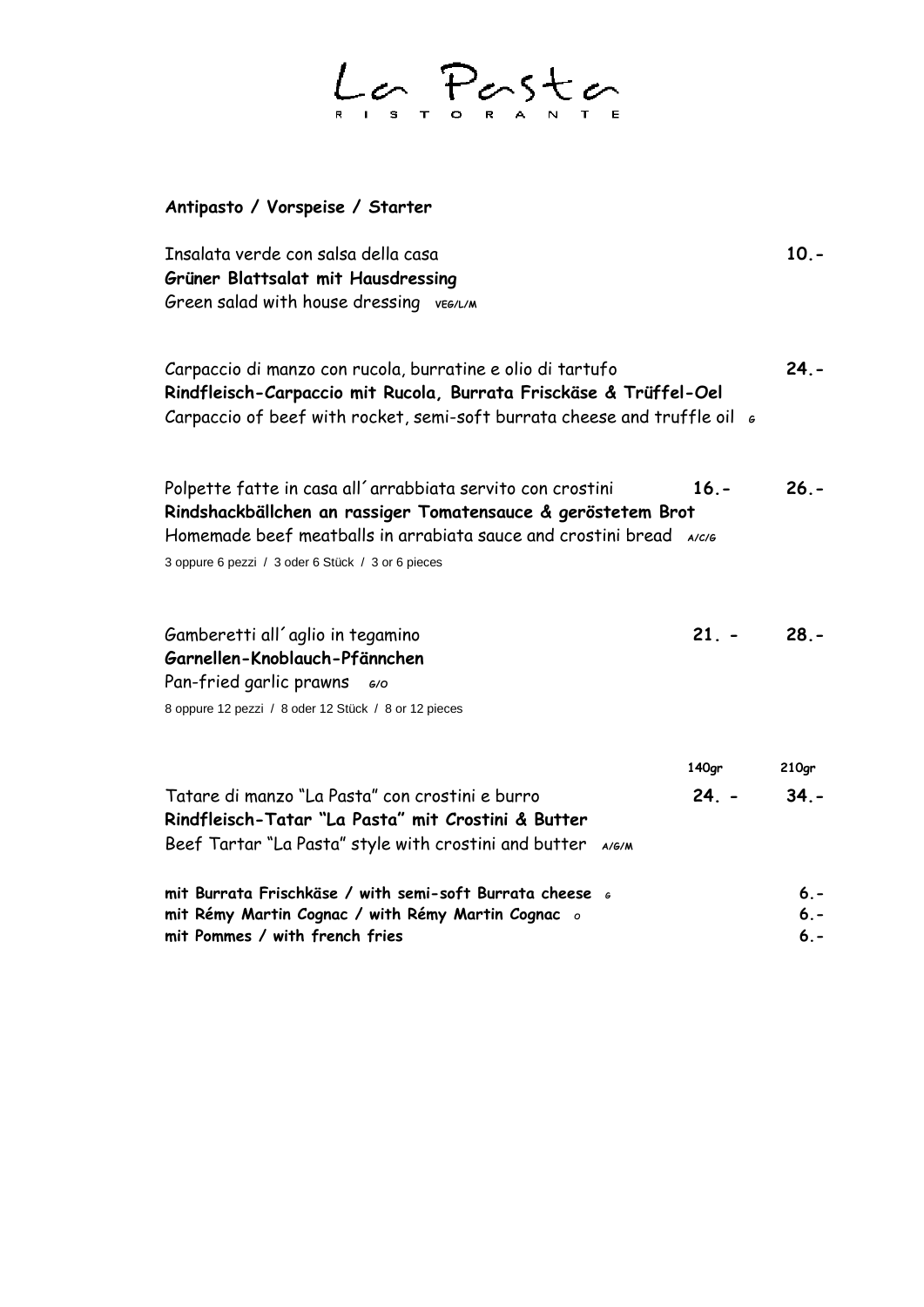La Pasta

Spaghetti fatte in casa **Hausgemachte Spaghetti**  Homemade spaghetti **con bolognese di manzo 28. mit Rindfleisch-Bolognese** with beef bolognese **A/C/L/O mit Burrata Frischkäse / with semi soft burrata cheese <sup>G</sup> 6.-** Spaghetti di semola di grano duro **Spaghetti aus Hartweizengriess** Darum wheat spaghetti ai frutti di mare della Casa **41. mit Meeresfrüchten nach Art des Hauses**  with seafood chef style **A/B/C/D/O mit 2 Scampi / with 2 Scampi B B 12.**all'aglio, olio e peperoncino **23. an Knoblauch-Öl und Peperoncini** with garlic, oil and chili **A/C mit Steinpilzen / with porcini mushroom 6. mit Poulet-Streifen / with chicken slices 6.-** Carbonara, pancetta e uova, senza panna **27.- Carbonara, Pancetta & Ei, ohne Rahm** Carbonara, pancetta and egg without cream A/C/G Penne rigate fresche all'arrabbiata **23.- Frische Penne rigate an scharfer Tomatensauce** Fresh Penne rigate with spicy tomato sauce vEG/A **mit Rindshackbällchen / with beef meatballs A/C/G 8. mit Poulet-Streifen / with chicken slices 6. mit Auberginen / with eggplants 4.-** Orecchiette al ragù di salsiccia e melanzane **29.-**

**Orecchiette mit Tomaten-Auberginen-Sugo & Salsiccia Hackfleisch** Orecchiette pasta with tomato eggplant sauce and salsiccia ragù **A/L/O**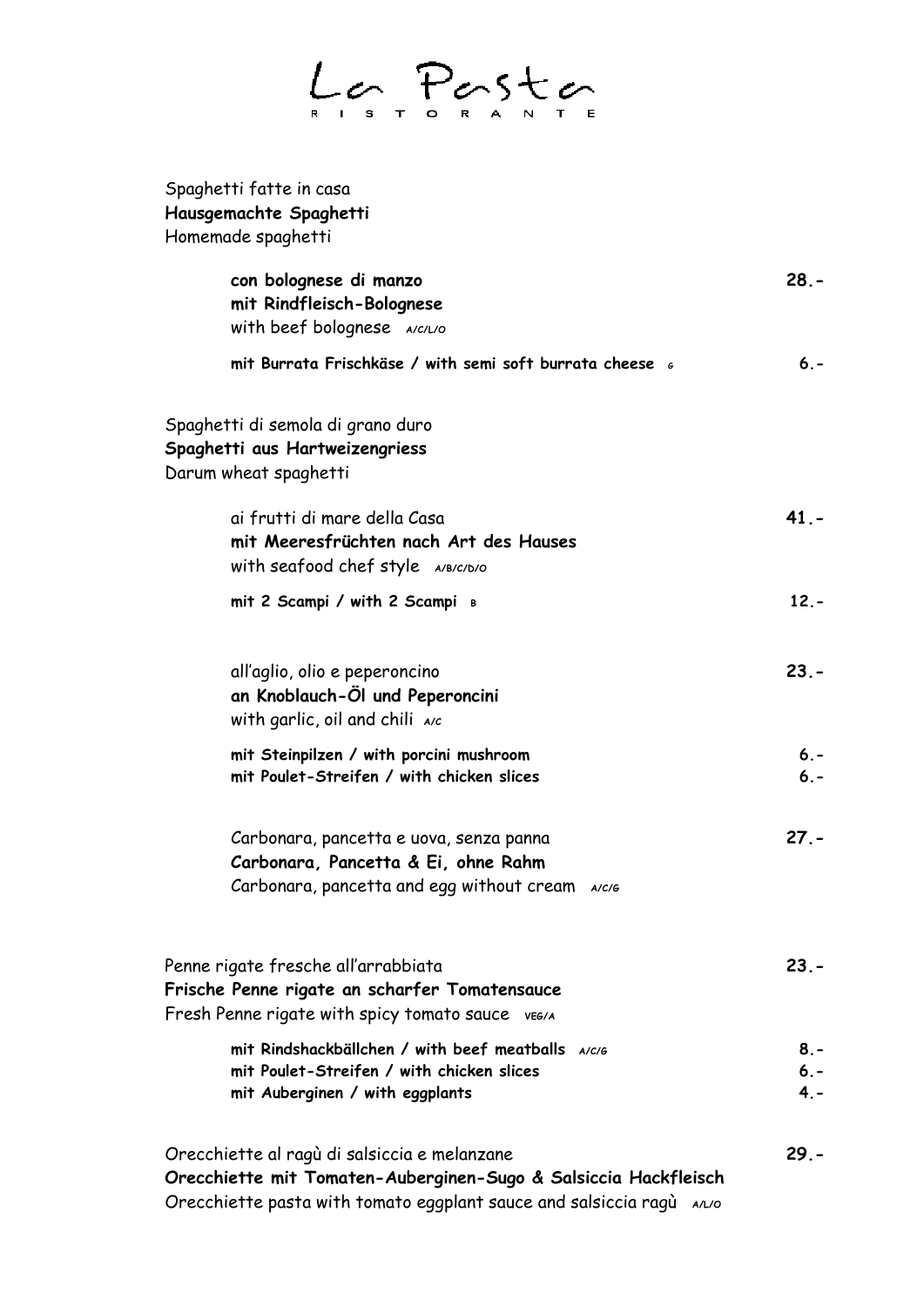$L_{\sigma}$  Peste

Tagliatelle fatte in casa **Hausgemachte Bandnudeln**  Homemade noodles

| con zucchini, pomodori secchi, panna e limone<br>an Zitronencrèmesauce, Zucchetti & getrockneten Tomaten<br>with lemon sauce, zucchini and dried tomatoes vEG/A/C/G | $28. -$          |
|---------------------------------------------------------------------------------------------------------------------------------------------------------------------|------------------|
| mit Crevetten / with prawns<br>mit Poulet-Streifen / with chicken slices                                                                                            | $6. -$<br>$6. -$ |
| alla crema di tartufo<br>mit Trüffelcrèmesauce<br>with truffle cream sauce                                                                                          | $28. -$          |
| mit schwarzem Trüffel / with black truffle<br>mit Poulet-Streifen / with chicken slices vEG/A/C/G                                                                   | $6. -$<br>$6. -$ |
| con panna e porcini<br>an Steinpilzcrèmesauce<br>with porcini cream sauce                                                                                           | $30. -$          |
| mit Poulet-Streifen / with chicken slices<br><b>VEG/A/C/G/O</b>                                                                                                     | $6. -$           |
| con bisque di gamberetti, gamberi e zucchine<br>mit Crevetten-Bisque, Crevetten & Zucchetti<br>with prawns bisque, prawns and zucchini A/B/c/G/L/o                  | $32 -$           |

| Lasagna di manzo fatta in casa   |  |         | $27 -$ |
|----------------------------------|--|---------|--------|
| Hausgemachte Rindfleisch-Lasagne |  | 20 min. |        |
| Homemade beef lasagne A/C/G/L/O  |  |         |        |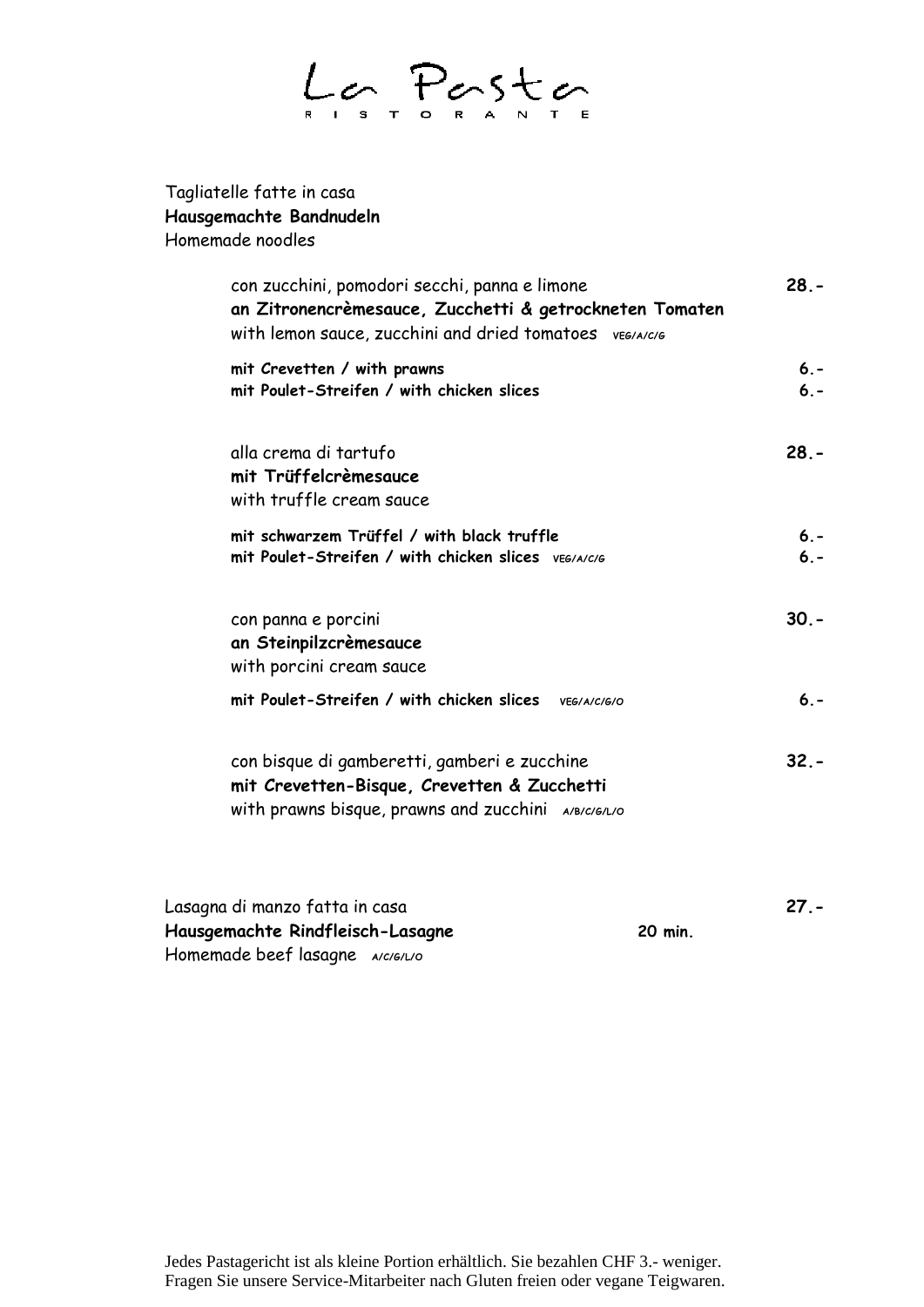$L_{c}$  Posto

## **Pesce & Carne / Fisch & Fleisch / Fish & Meat**

| Polipo alla griglia<br>Oktopus 230gr vom Grill<br>Grilled octopus o                                                                                                                              | $44. -$ |
|--------------------------------------------------------------------------------------------------------------------------------------------------------------------------------------------------|---------|
| Filetto di branzino alla griglia<br>Wolfsbarschfilet 250gr vom Grill<br>Grilled sea bass filet                                                                                                   | $43 -$  |
| Battuta di manzo con rucola e scaglie di grana padano<br>Gegrilltes Rinds-Paillard 220gr. vom Entrecôte mit Rucola & Grana Padano<br>Grilled beef paillard with rocket and sliced grana padano 6 | $42 -$  |
| Entrecôte di manzo Argentino alla griglia<br>Rinds-Entrecôte 220gr ARG "Prime Beef" vom Grill<br>Grilled Argentine Beef entrecote 6                                                              | $44 -$  |
| Contorni / Beilagen / Side Dishes                                                                                                                                                                |         |
| Taglierini<br>Dünne Nudeln A/C/G<br>Noodles                                                                                                                                                      | $6. -$  |
| Taglierini alla crema di tartufo<br>Dünne Nudeln mit Trüffelcremesauce<br>Noodles with truffle cream sauce A/C/G                                                                                 | $12. -$ |
| Spinaci<br>Spinat<br>Spinach                                                                                                                                                                     | $8 -$   |
| Patatine fritte<br>Pommes frites<br>French fries                                                                                                                                                 | $6. -$  |